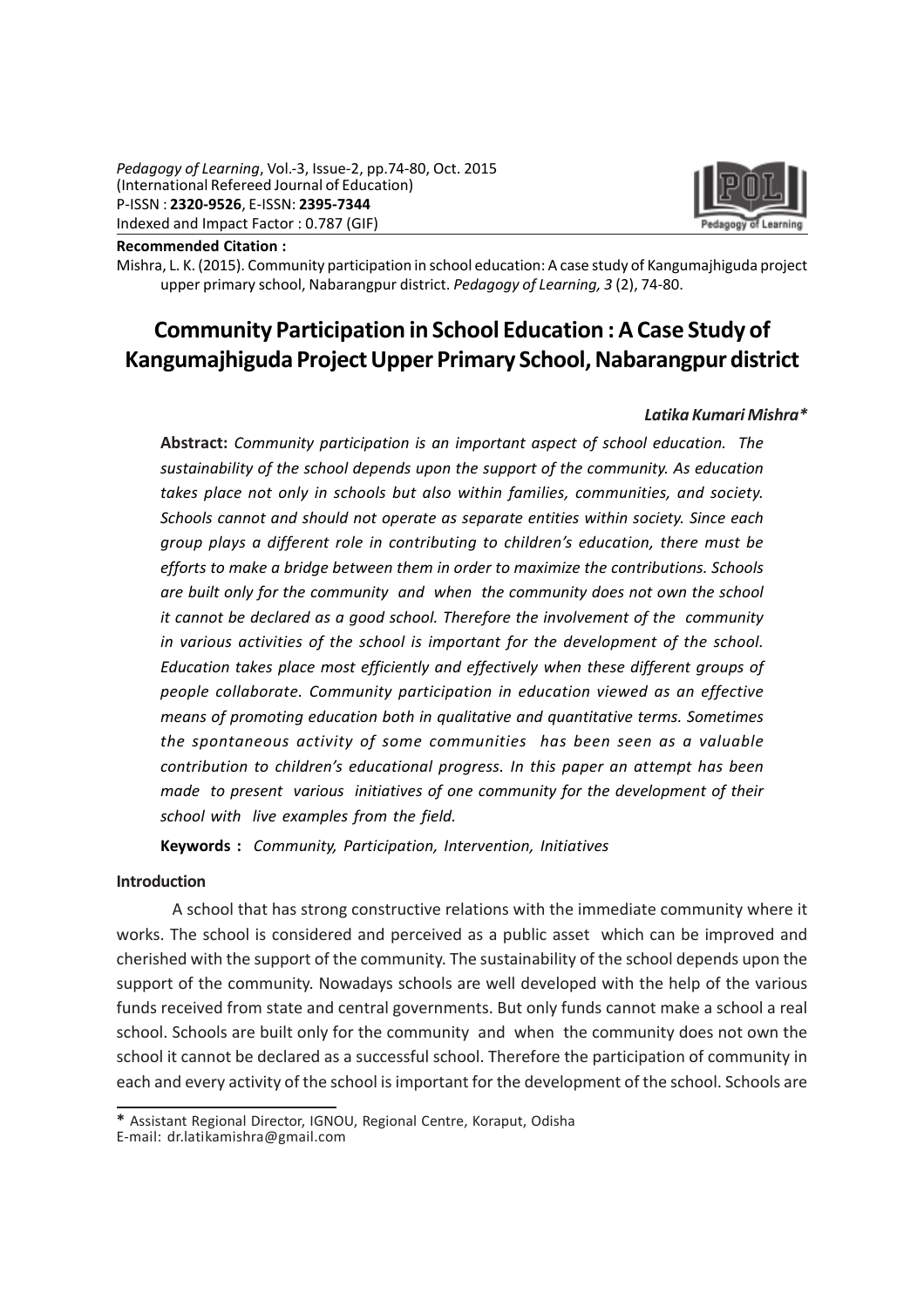established for the proper and systematic development of the human resources of the community. Therefore the participation of the community cannot be ignored in school activities.

Community participation in school education is not a new concept. In India from the Vedic period community plays an important role for the education of the children. Community is a great resource for the education of children. It is a great truth that if community participate in the school education the pupils can maximise their potential from schooling with the support from their parents. It is anticipated that parents should play a role not only in the promotion of their own children's achievements but more broadly in school improvement and the democratisation of school governance. We need to acknowledge that the school belongs to the greater community and welcome the resources of the community to realise the mission and goals of the schools. And those goals should go beyond the academic development of students to incorporate other aspects of a young person's development: health, social and emotional growth, and civic responsibility.

In this context it is important to understand the whole picture of community participation and explore the ways and means of community participation in education. This paper attempts to summarize these issues, by turning to existing literature and live examples from the field.

# What is a community ?

Community is a group structure, whether formally or informally organized, in which member's plays roles. It is a social, religious , occupational ot other group sharing characteristics or interests perceived or perceiving itself as distinction some respect from the larger society within which it exist. A group of people living in the same defined area sharing the same basic values, organization and interests (Rifkin et al, 1988). An informally organized social entity which is characterized by a sense of identity (White, 1982).

Communities can also be defined by characteristics that the members share, such as culture, language, tradition, law, geography, class, and race. As Shaeffer (1992) argues, some communities are homogeneous while others are heterogeneous; and some united while others conflictive. But in the present context of the paper community represent all communities living in a locality, community leaders, women's groups, youths, elected local bodies, like PRIs, SMCs, PTAs/MTAs etc. and other civil society members.

# Why community participation?

For generations, an individual's community served a vital role in terms of offering camaraderie and acting as a support system. As individuals we can play limited, but critical roles. Working in a purposeful and organised manner with all stakeholders, a community is able to enhance quality and access to all kinds of services. Further, it is important for the community to raise its concerns regarding the quality of service and products. The community needs to make sure that its interests as customers, consumers, clients and voters are not compromised. For our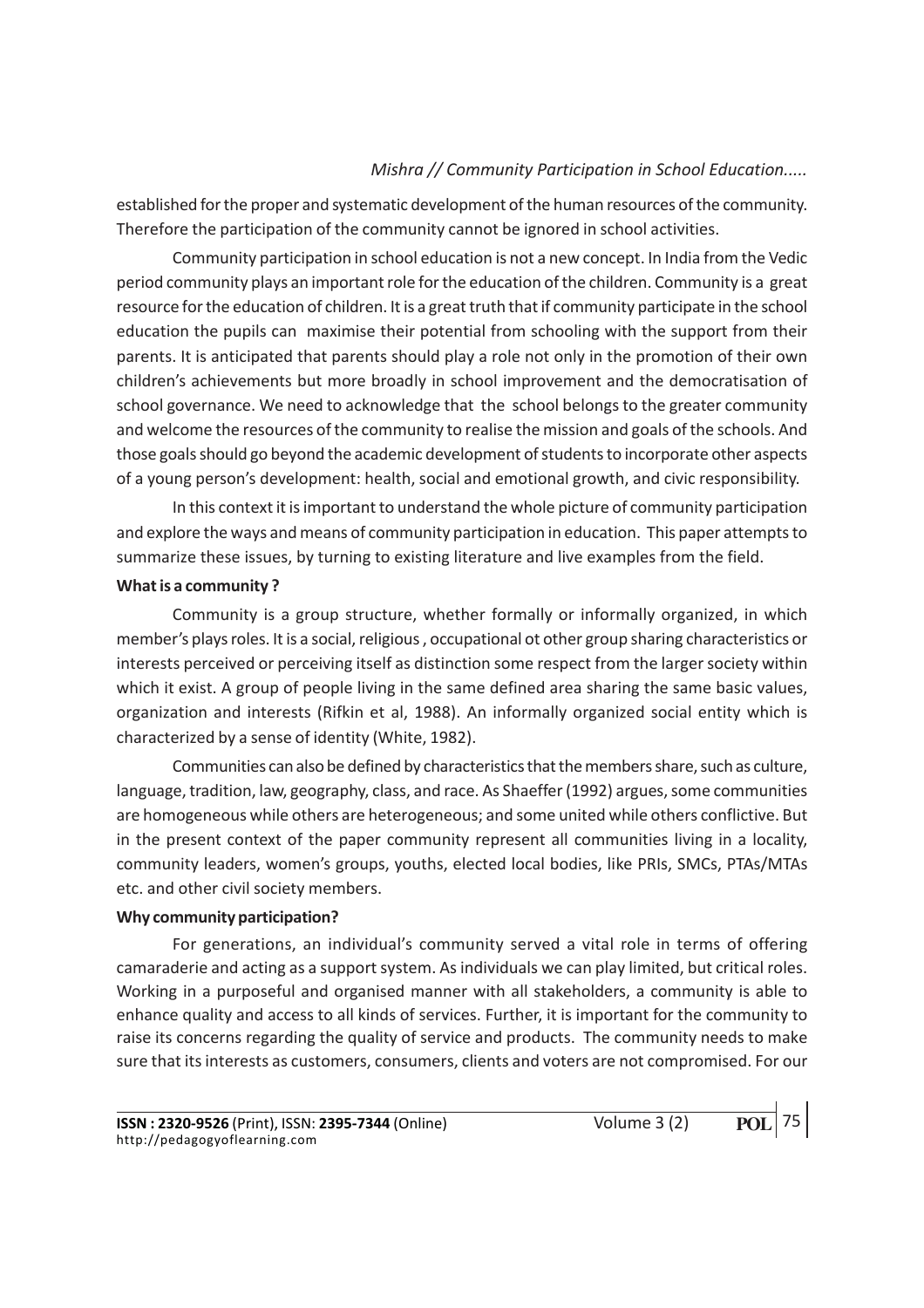inputs we expect good outputs and outcomes. The communities' role is to act as a watchdog and ensure that services for the people with its active participation.

In the present context due to faster development of life, busy schedules, maintenance of life with a detached manner and growth of technology the feeling of the sense of community is harder and harder. The idea of community may simply come down to supporting and interacting positively with other individuals who share a vested interest. That vested interest may be for the well-being of the neighborhood or extends to the well-being of the global community, but it demands attention for the community action. A strong community benefits the individual, the community as well as the greater society. People of all ages who feel a sense of belonging tend to lead happier and healthier lives, and strong communities create a more stable and supportive society. Lastly, the community has a degree of local autonomy and responsibility. The communities based on shared family which include parents association and similar bodies that are based on families shared concern for the welfare of the families and students. The term participation can be interpreted in various ways depending on the context that clarifies different degrees or level of participation. This participation of community can be extended to any sector of life depending upon the welfare of the community at large.

# Community Participation in Education

Education takes place not only in schools but also within families, communities, and society. Schools cannot and should not operate as separate entities within society. Since each group plays a different role in contributing to children's education, there must be efforts to make a bridge between them in order to maximize the contributions. Education takes place most efficiently and effectively when these different groups of people collaborate. Communities and society must support parents and families in the upbringing, socializing, and educating of their children. Community participation in education viewed as an effective means of promoting education both in qualitative and quantitative terms. Sometimes the spontaneous activity of some communities has been seen as a valuable contribution to children's educational progress. It is also assumed that community participation and empowerment has the potential to make major contribution in educating people and enriching their quality of life.

In the past communities contribute a lot for the overall functioning of the school like paying teachers' salaries, teaching learning materials, gardening, and other recurrent costs. They were also responsible for their management as well. Schools/ Pathashalas were the institutions that can prepare children to contribute to the betterment of the society in which they operate, by equipping them with skills important in society. Accordingly, it is important to establish and continuously attempt to develop partnerships between schools, parents, and communities

Many research studies have identified various ways of community participation in education, providing specific channels through which communities can be involved in children's education. (a) research and data collection, (b) dialogue with policy makers; (c)school management;

76 **POL**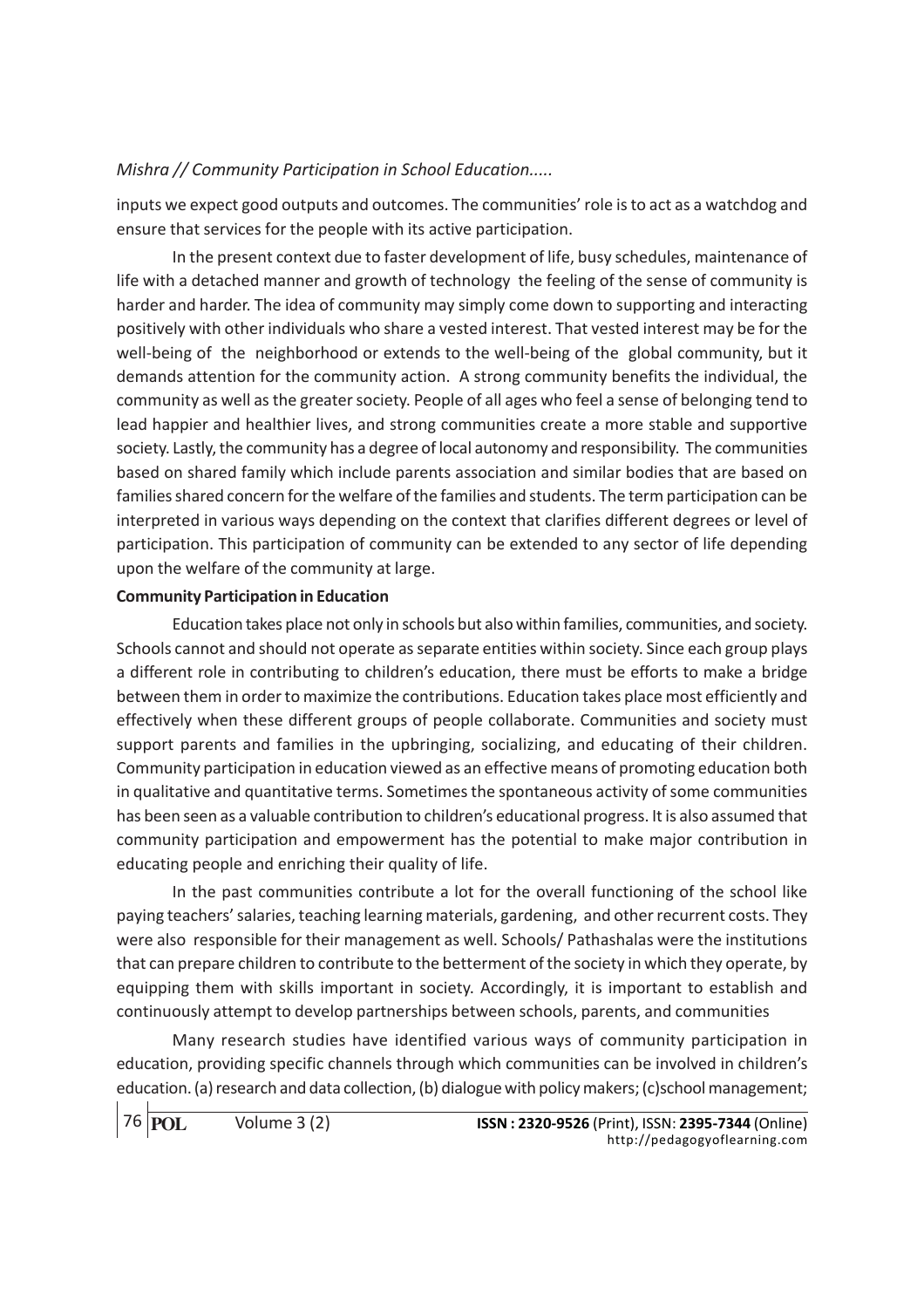(d) curriculum design; (e) development of learning materials; and (f) school construction. Community participation in Teaching Learning Process Setting of teaching standards, recruitment, teacher training, teacher's salary, condition ofü service, promotion and discipline are important factors that always comes under debate. Improving quality of education is very essential to achieving goal of Universal access to education. Without active involvement of the community in school management quality improvement is not possible. Community is the foundation of this approach. Providing the facts, feeling and experiences and resources of the community people to the students & the schools could be the best help in the overall development of the students. Community people can play as an actor of promoting quality education in this sense.

# Concept to Practice: Case Study of Kangumajhiguda PUPS, Nabarangpur District

All communities value education for their children. Education as one of the public goods, therefore, must not only be valued by the community and the people, but must be advanced and protected or preserved. In this background the present school whose case study has been presented as an ideal for the authorities, teachers and communities of other schools.

The Government Kangumajhiguda PUPS is established in the year 1961 and is situated at a distance o f about 15 Kms. from its block headquarters Papadahandi of Nabarangpur district. The school has a beautiful infrastructure, including sufficient number of classrooms, boundary wall, kitchen shed and garden with varieties of decorative plants etc. There are four teachers working in the school, including the Headmaster. All the teachers are also dedicated and strongly motivated for the development of the school. The substantial infrastructure, beautiful garden, learning environment, commitment of teachers, community members and children often attracts the attention of authorities, visitors and parents towards the school.

The most significant feature of this school is that the community of this school is prepared to invest their own time, hard-earned money and energy in its development. A school that has strong constructive relations with the immediate community. The historical success of the schools is constantly motivating and spurring stakeholders and role players to associate themselves with the schools in the interest of education.

# Major initiatives of the Community Members

All the Community Members of this school joined together for the overall development of the school as well as children. Some of the major intatives taken by them are as follows :

# Advocating Enrollment

Before the beginning of each academic session community members conduct a meeting with their members, parents and teachers and identify the numbers of eligible children of their village for admission in a particular year and prepare their parents for such activity. After few days they conduct a Mela kind of activity in the school and on that day each parent come to school with their children and enroll their children in the school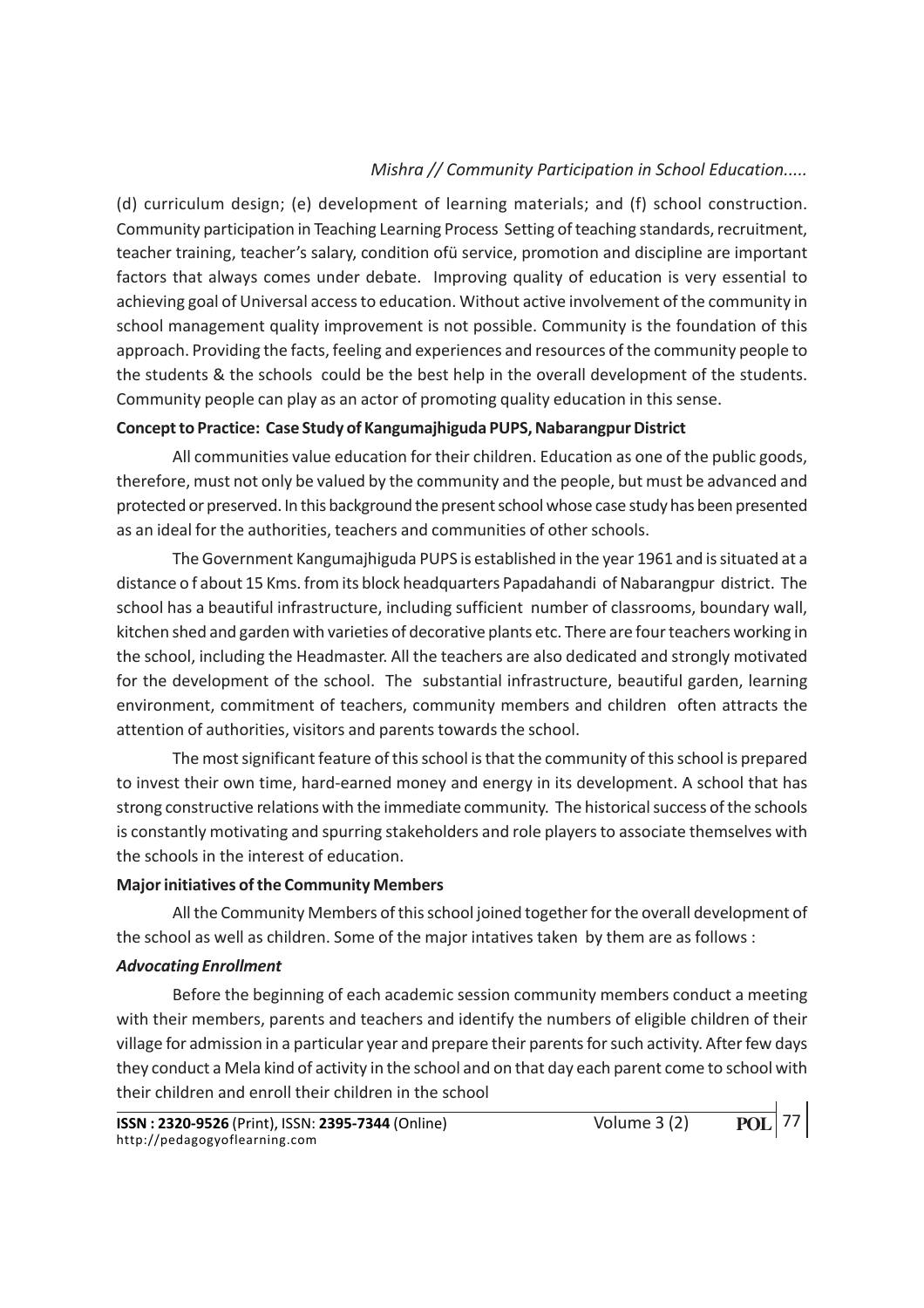| Class I-VIII |        |     |        |     |    |     |   |       |    |                    |
|--------------|--------|-----|--------|-----|----|-----|---|-------|----|--------------------|
| SC           |        | ا د |        | OBC |    | GEN |   | Total |    | <b>Grand Total</b> |
| D            | ⌒<br>O | B   | ⌒<br>G | B   |    | ь   | J |       | u  |                    |
|              |        | 54  | 68     | 34  | 19 |     |   | 89    | 87 | 176                |

# Table-1: Student Enrolment in Kangumajhiguda U.P School by Caste/Tribe and Sex

#### Ensuring Retention of all Children

After enrolment of the students weekly two/ three community members visit the school to check the regular attendance of the students. During that visit they note the names of the irregular students and consult their parents and ensure their proper attendance. The matter also find a place in the monthly review meeting of the community members & teachers.

# Raising Corpus Fund for Schools

The community members also collect a few amount of money from the villagers based on their financial conditions as well as from the teachers and other employees of different departments working in the village. They have a corpus fund for the immediate expenditure of various activities of the school.

# Making Decisions about School Infrastructure and Activities

In each and every year the community members prepare a brief and workable school development plan for the school. The plan covers some of the important aspects of the school like infrastructure, student attendance, learning achievement and school functions. The community members supports the teachers to execute the plan and provides necessary resources (material and human) for this purposes.

# Ensuring the Quality of the MDM Programme

The most important contribution of this community is ensuring the good food to the children as per the norms of the government. Sometimes community members also contribute from the corpus fund for the good quality of the MDM programme. Every day one of the community members attend the school during the distribution of MDM and taste the food before serving to the children. The community has also received a seal and certificate from the district administration as recognition for this great deed.

# Cleanliness and Hygiene Practices

As like other activities community has also expressed its interests towards the cleanliness of the students and school environment. The entire school environment has been cleaned and maintained properly by the community members themselves on free of cost. Community members and teachers jointly also ensures the cleanliness of the students.

# Contributing in Labor, Materials and Funds

The major contribution of the community members is their time and labour they spend for various activities of the school like, school visit, meeting, gardening, participating in school

78 **POL**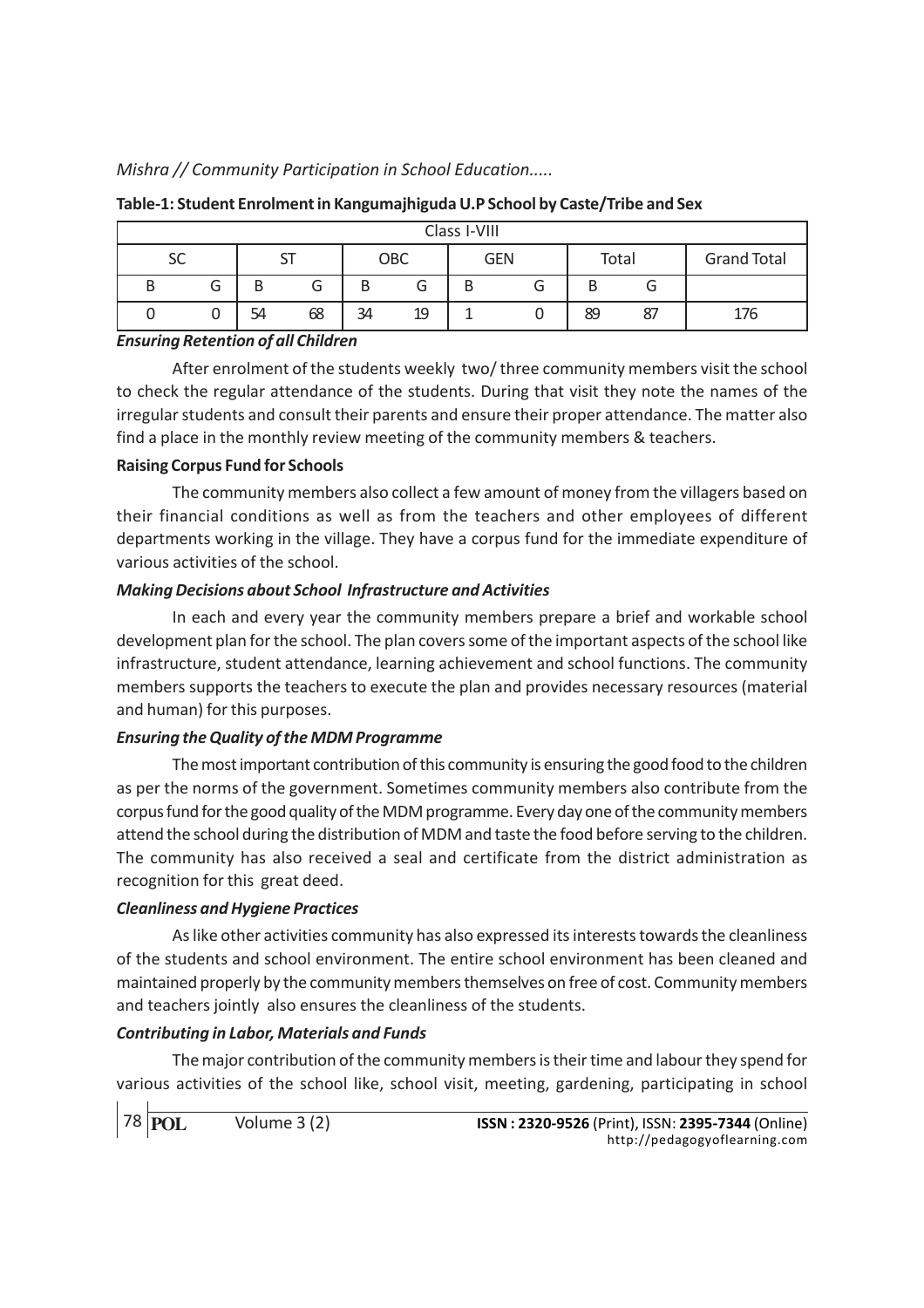functions and children's activities, cooking, observing school activities and learning performance of the students etc

#### Kitchen Garden

Another major contribution of the community of this school is the kitchen garden. Most of the community members involve themselves on their own in this activity and this kitchen garden also supports for MDM programme of the school.

# Preparation of Teaching Learning Materials

The school has one Art teacher who takes the support of the community members and children and prepares most of the Teaching Learning Materials of the school. Community provides various kinds of resources, including raw materials for the TLMs of the schools.

# Preparing Children's to enjoy the School

The community members by participating in various play activities of the school encourage the children and teachers.

# Classroom Environment

All the classes, i.e. classes I to VIII, are held in separate rooms. There are reading and TLM corners in all the rooms. The school has gained name and recognition for successful implementing all the interventions e.g school environment, classroom environment, teaching-learning process and evaluation, school-community relationship required for the overall development of the school and children. Now the major challenge before the school is the learning achievement of the students. Due to lack of sufficient teachers the school is not able to ensure proper learning levels of the students. However the district level authorities promised to provide sufficient teachers to the school to enhance the quality of education in terms of the learning achievement of learners.

# Conclusion

Community participation is the most important strategy to ensure good and quality education, particularly in elementary education. It is a process which facilitates the realization of improving educational quality and the promotion of democracy within society. Communities are also expected to ensure. Communities or people have to take part in defining and shaping their education. Community or civil society should advocate and lobby for life-long education that conserves or promotes basic human values for a rapidly changing social and economic environment and concomitant challenges.

#### References

- Epstein, J. L. (1995). School/family/community partnerships: Caring for the children we share. Phi Delta Kappan, 76, 701-712.
- Keith, N.Z. (1996). Can urban school reform and community development be Joined? A Potential community schools. Education and Urban Society, 28 (2).
- Uemura, M. (1999). Community participation in education what do we know ? HDNED, The World Bank